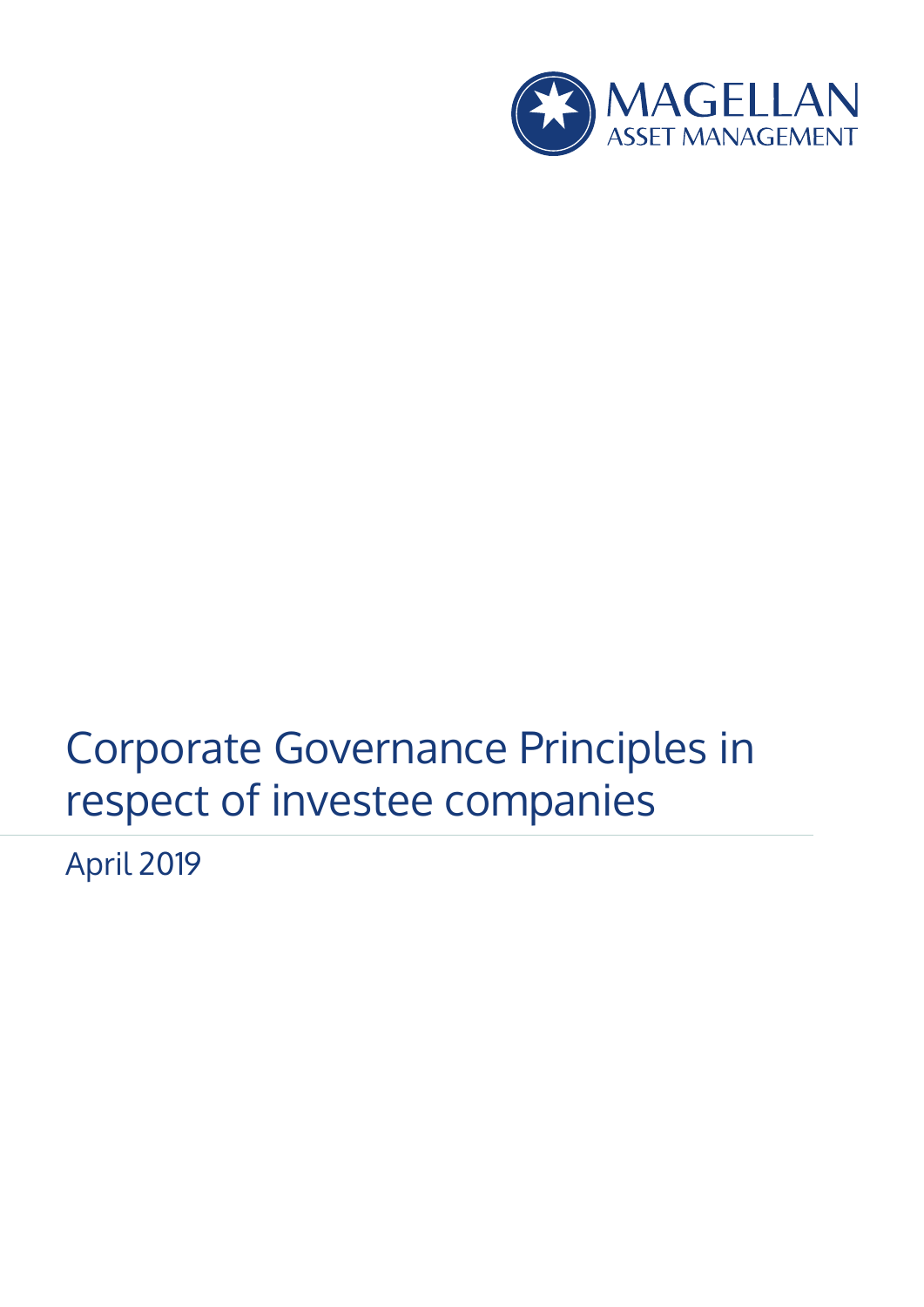# **INTRODUCTION**

This document outlines Magellan Asset Management Limited's ("Magellan") core principles on corporate governance. Magellan's Governance & Advisory group is responsible for voting on the proposals put forth by portfolio companies ahead of shareholder meetings and for leading engagement with portfolio companies on corporate governance issues. This reflects Magellan's fiduciary duty to its clients, Magellan's attitude as an engaged shareholder and the strong belief that corporate governance can impact shareholder value.

Magellan intends to vote in a manner that is in the best interests of its clients and that is most likely to protect and promote the long-term economic value of the companies in which Magellan invests. These guidelines are intended to serve as a framework and are not intended to limit the analysis of, and the way in which Magellan responds to individual proposals. In the absence of a specific principle, Magellan will evaluate each resolution or proposal in the context of jurisdictional best practice and vote in a manner most likely to maximize the long-term value of its clients' interests. The guidelines will be applied with discretion, taking into consideration the range of facts specific to each company and each proxy proposal.

# **1. CORPORATE GOVERNANCE PRINCIPLES**

The principles are grouped into topics that commonly appear on the agenda of shareholder meetings.

- Board of Directors
- Compensation
- Shareholder Rights & Defenses
- Audit-Related

Social & Environmental issues are not addressed in these guidelines as they are separately assessed by Magellan's Investment team which has developed an understanding of the key issues for each company as part of Magellan's investment analysis process as it relates to consideration of Business Risk and/or Agency Risk ratings.

As a long term investor, Magellan is committed to engaging with portfolio companies and the Governance & Advisory group will liaise directly with companies on corporate governance issues. On company-specific matters, the Governance & Advisory group will consult with Magellan's research analysts and all voting recommendations will be reviewed by the Lead Portfolio Manager.

In certain jurisdictions, trading restrictions in respect of shares eligible to be voted may apply for a period of time around the shareholder meeting date. Because such trading restrictions can hinder portfolio management, Magellan's policy is to refrain from voting in circumstances where such restrictions apply.

# **2. BOARD OF DIRECTORS**

## **2.1. Chair and CEO separation**

We strongly support the separation of the Chair of the board and CEO. We believe combining the two positions places too much power in the hands of a single individual. As Chair and CEO, an individual has substantial influence in appointing and shaping the composition of a company's board. In contrast, where the roles of CEO and Chair are separate, the influence of each individual over the composition of the board is greatly reduced. A board is established to provide a separation of powers between the governance and the executive management functions. Combining the roles of CEO (the executive powers) and Chair (the governance powers) undermines the proper separation of these functions. We do not believe that the appointment of a lead independent director overcomes this issue.

## **2.2. Chair independence**

Chair independence is not critical, however a lead independent director should be appointed where the Chair is not independent. The lead independent director should be appointed by the independent directors.

## **2.3. Board independence**

Magellan believes a company's board of directors should be comprised of at least a majority of independent directors.

Common impediments to director independence include:

- Employment by the company as a senior executive within the previous three years;
- Substantial business or personal relationships with the company or the company's senior executives; and
- Any other relationship or dependency that could interfere with the exercise of independent judgment in carrying out the responsibilities of a director.

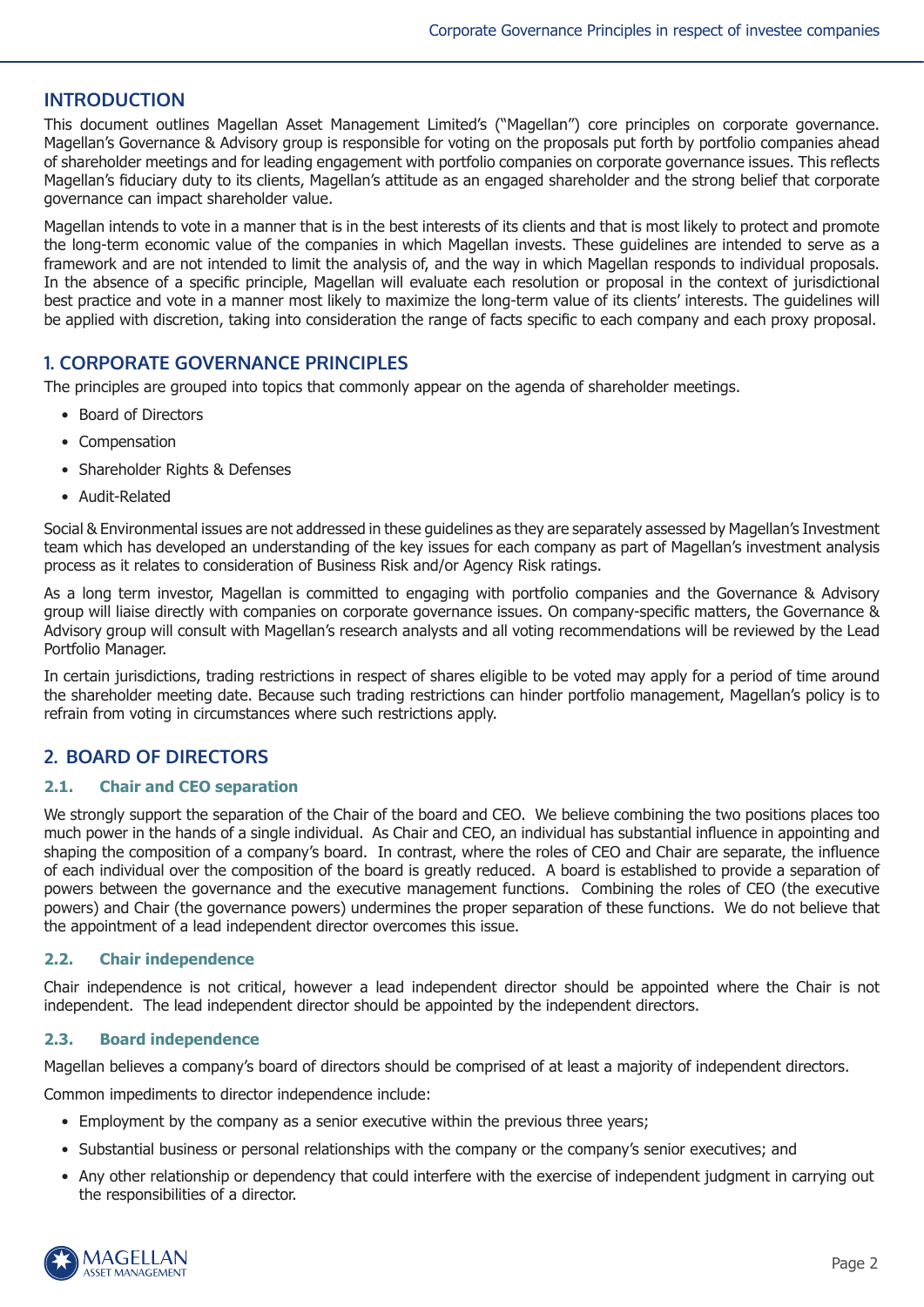We do not support limiting director tenure, however will factor tenure into our consideration of board independence.

We do not believe that a large direct or indirect shareholding precludes any director from being independent. Indeed we look favourably on directors and nominees that are aligned with shareholders through a large shareholding.

#### **2.4. Committee independence**

We believe all of the board's key committees should be comprised of at least a majority of independent directors.

#### **2.5. Proxy contests**

We will consider director nominees in contested elections on a case-by-case basis, giving consideration to the following factors:

- Long-term financial performance of the target company relative to its industry;
- Management's track record;
- Background to the proxy contest;
- Nominee qualifications and any compensatory arrangements;
- Strategic plan of dissident slate and quality of critique against management:
- Likelihood that the proposed goals and objectives can be achieved (both slates);
- Stock ownership positions; and
- Whether the nominee is independent or, if not, the impact on the independence of the board if the nominee was elected.

#### **2.6. Proxy access**

We will review proxy access proposals on a case-by-case basis, taking into consideration concerns around the current board of directors and if the proposal is appropriately structured. We generally do not support proposals that could expose the company to abuse by investors who lack a meaningful long-term interest in the company.

## **2.7. Majority voting**

We generally support director election by majority vote in uncontested elections. Majority voting standards support director accountability to shareholders. In contested elections, where there are more nominees than there are board seats, we support a plurality voting standard.

## **3. COMPENSATION**

#### **3.1. Principles**

Underlying all compensation evaluations are the below principles that we support when companies are designing and administering their compensation and award programs:

- Balanced compensation, with an emphasis on risk mitigation and the creation of long-term shareholder value. Pay practices must be designed to attract, retain and motivate key executives.
- To appropriately motivate, compensation packages should be structured and scaled to each executive's individual circumstances.
- Performance hurdles must be sufficiently challenging, and where hurdles are missed, pay must be withheld.
- We consider both the structure and merit of compensation and the absolute level of compensation.
- Compensation should be structured to balance individual performance (directly linked with the performance of the business unit the executive is charged with managing) and firm-wide performance.
- Maintain an independent and effective Compensation Committee to provide necessary oversight.
- Provide shareholders with clear, comprehensive compensation disclosures that incorporate appropriate assumptions related to the valuation of equity awards.
- Avoid the use of stock options as Magellan believes these are not properly aligned with the interests of shareholders.

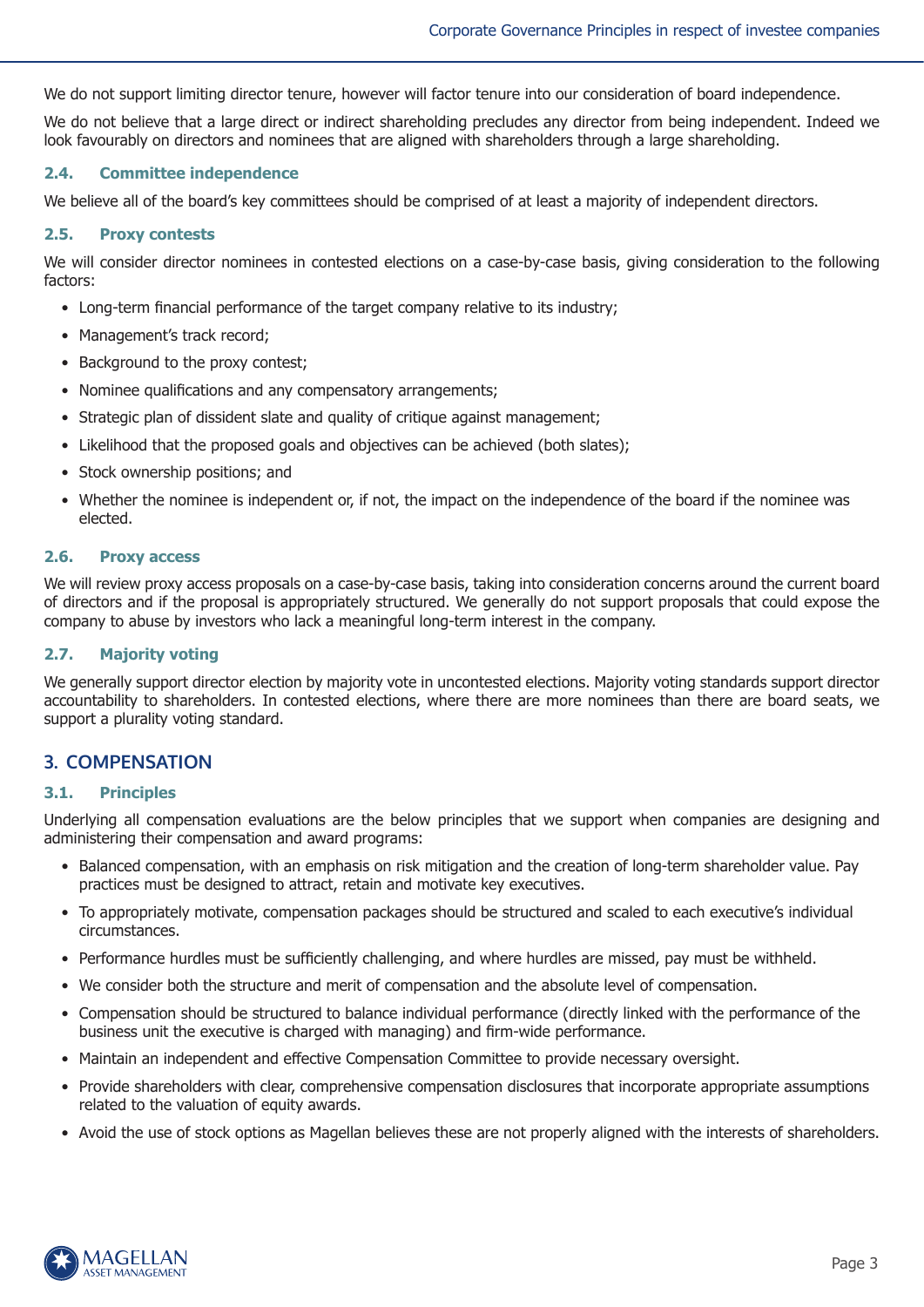## **3.2. Compensation structure**

#### **3.2.1. Base salary**

Base salary should be reasonable and fair and reflect the executive's role and responsibilities.

#### **3.2.2. Short-term incentives**

Short-term incentives are an effective way to remunerate executives for performance on an annual basis. We do not set forth a preference for short-term incentives to be paid in cash or stock, however we support partial deferral in either cash or stock. Pre-established performance measures should balance individual and firm-wide performance and short-term incentives should be withheld if threshold or target measures are not met. We expect the size of short-term incentives to exhibit some relativity to annual base salary.

We regard equity awards that are subject only to time-based vesting provisions as deferred short-term incentives.

#### **3.2.3. Long-term incentives**

An appropriately structured long-term equity award program is an effective way to align the long-term interest of management with the interests of shareholders.

We are fundamentally opposed to the use of stock options as we believe these schemes are not properly aligned with the interests of shareholders. At grant, stock options are generally assessed to be worth between 25-30% of a company's share price, which creates significant leverage for option holders who can yield a significant payoff whilst shareholders enjoy only modest returns. In short, there is a non-linear payoff relationship between option holders and shareholders. Further, stock options are highly dilutive to existing shareholders and the upfront "assessed" issue value of options rarely reflects their true underlying market value. Pragmatically, we accept that options may always form part of a company's compensation structure however we believe stock options should be capped at a maximum of 25% of executives' target total direct compensation.

We believe long-term stock awards that incorporate sufficiently challenging performance hurdles over a number of years are a superior form of rewarding executives and aligning executive pay with shareholder interests. We therefore look for companies to have at least 20-25% of target executive compensation that is genuinely at risk over a number of years, with vesting subject to challenging performance hurdles.

Performance metrics should be disclosed, explained and aligned with the drivers of long-term value creation and a company's long-term strategy. Compensation should be withheld for below-threshold performance and appropriately reduced for belowtarget performance. Where only a target hurdle applies, compensation should be withheld for below-target performance. Where performance hurdles are relative measures, the peer group should be appropriate and compensation should be withheld or appropriately reduced for below peer-group performance.

## **3.3. Change-in-control (CIC)**

When evaluating a company's CIC arrangements, we favour double-trigger vesting hurdles in order for unvested equity awards to be accelerated. We will also closely scrutinise the definition of change of control however this will be done on a case-by-case basis.

# **4. SHAREHOLDER RIGHTS & DEFENSES**

## **4.1. Amend charter/articles/bylaws**

Shareholder rights are a fundamental privilege of stock ownership and key tenet of corporate governance. We do not support amendments to the company's charter/articles/bylaws in any manner that would reduce shareholder's rights.

## **4.2. Shareholder rights plans**

We do not support shareholder rights plans, such as a poison pill, and will review on a case-by-case basis, focusing on the features of the plan.

## **4.3. Shareholder ability to act by written consent or to call special meetings**

We support shareholders' ability to act by written consent or to call special meetings, giving consideration to any waste of corporate resources in addressing narrowly supported interests. We will also consider the corporate governance framework of a company to assess whether these abilities will materially improve its practices.

#### **4.4. Dual class structure & voting rights**

We oppose dual classes of voting shares and support equal voting rights for all shareholders. We strongly believe that shareholders have a right to vote on proposals that provide for different voting classes of shares.